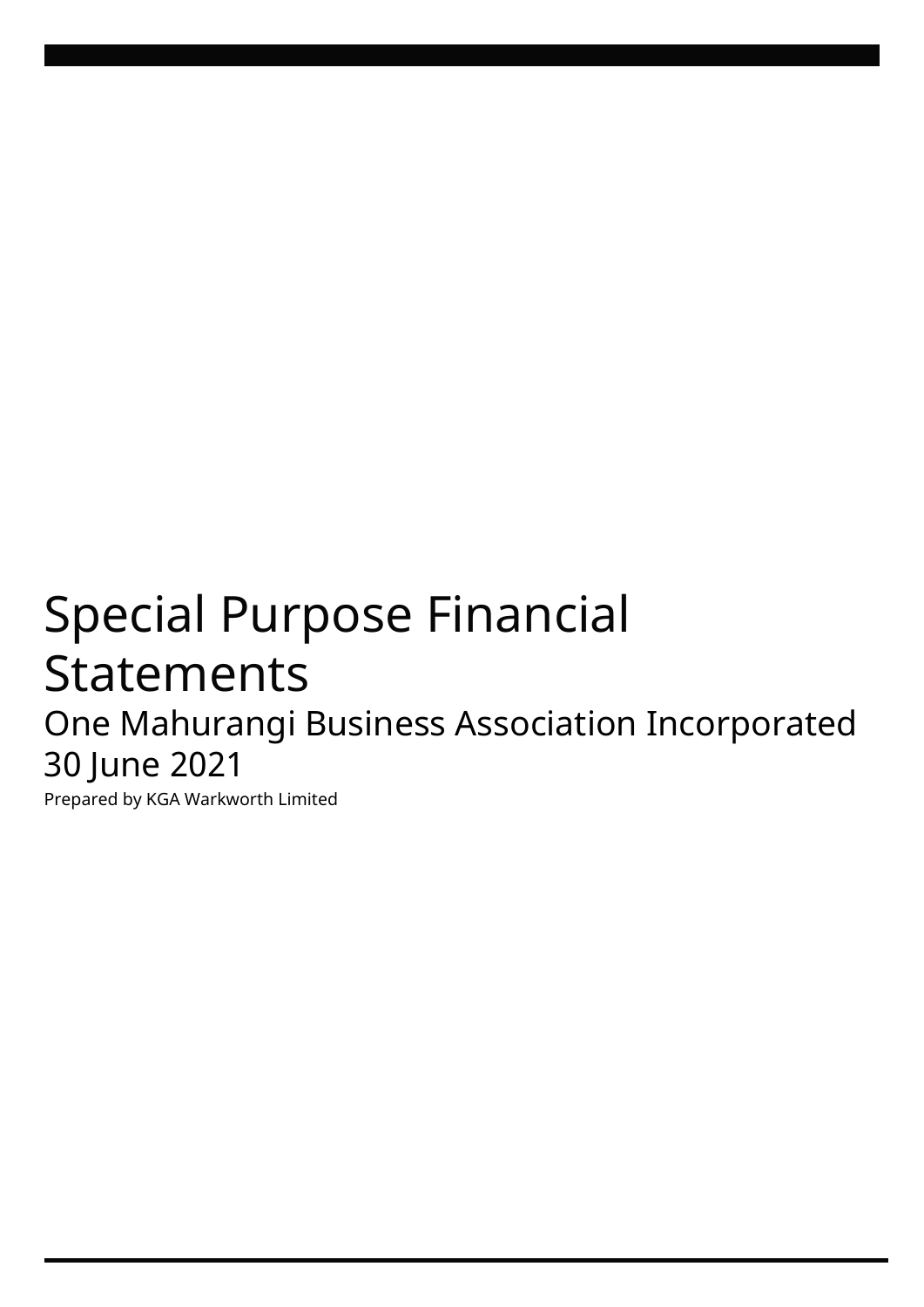# **Contents**

| <b>Chairmans Report</b>                 | 3  |  |
|-----------------------------------------|----|--|
| <b>Association Directory</b>            | 4  |  |
| Profit & Loss                           | 6  |  |
| <b>Movements in Equity</b>              | 8  |  |
| <b>Balance Sheet</b>                    | 9  |  |
| <b>Depreciation Schedule</b>            | 10 |  |
| Notes to the Financial Statements       | 11 |  |
| Independent Practitioners Review Report | 13 |  |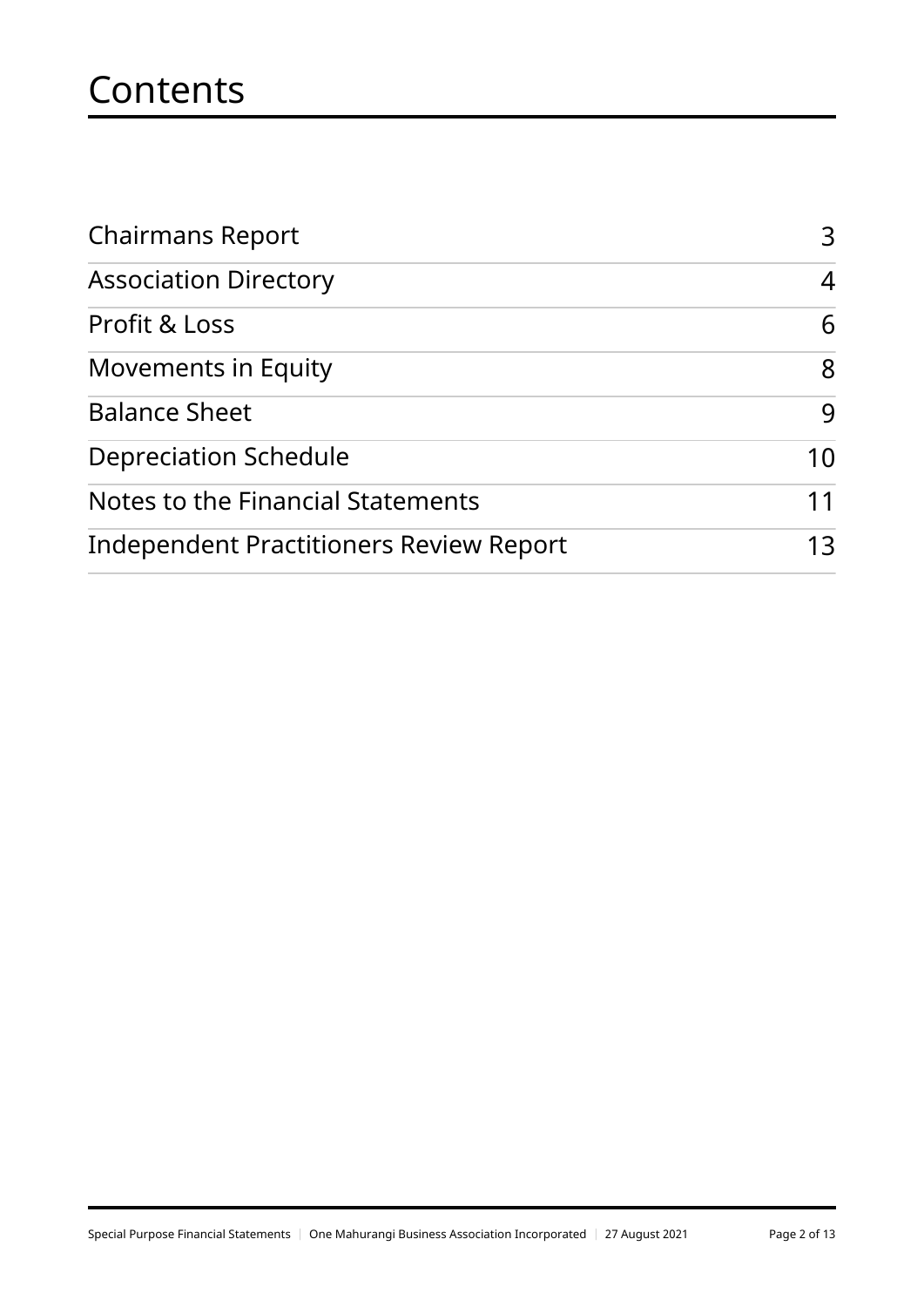<span id="page-2-0"></span>



### One Mahurangi Business Association For the year ended 30 June 2021

#### 1. Annual Report

The Committee presents their annual report including the financial statements of the company for the year ended 30 June 2021 and the auditors' report thereon.

\_\_\_\_\_\_\_\_\_\_\_\_\_\_\_\_\_\_\_\_\_\_\_\_\_\_\_\_\_\_\_\_\_\_ Chairman

Dated this :  $30th$  day of August 2021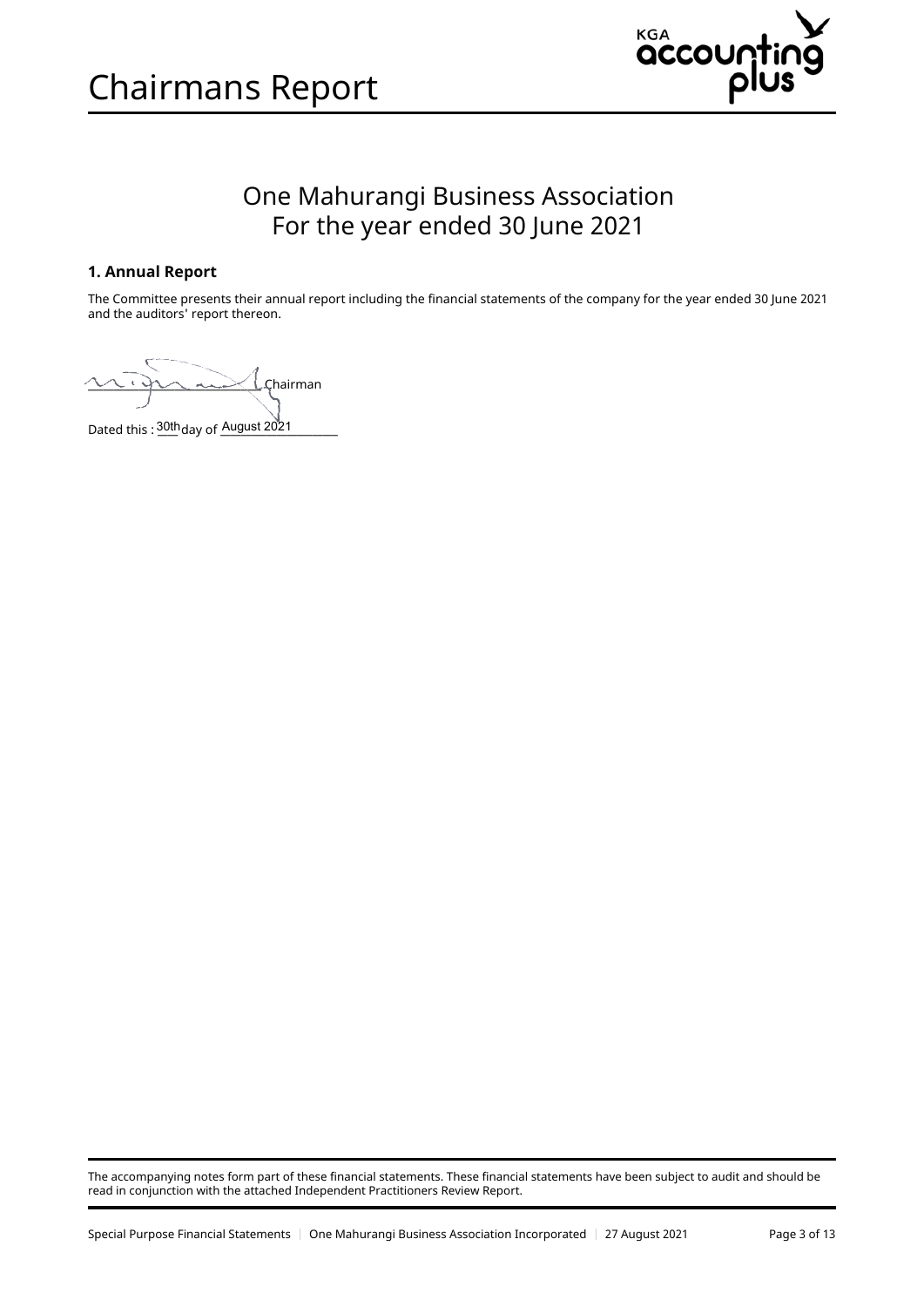

## One Mahurangi Business Association For the year ended 30 June 2021

#### 1. Incorporation Date

10 February 1941

#### 2. Nature of Business

To act in the best interest of all business in the greater Warkworth Area; to promote the area; and to ensure that the greater Warkworth area is known as a safe, secure and thriving environment that will attract and retain business which will drive employment growth.

#### 3. Incorporated Society Number

445620

#### 4. IRD Number

62-454-954

#### 5. Registered Office

1 Baxter Street Warkworth 0910

#### 6. Independent Assurance Practitioners

ABA Audit Limited Orewa Auckland

#### 7. Bank

ANZ Bank Warkworth

#### 8. Solicitors

Webster Malcolm Law 15 Neville Street Warkworth

#### 9. Accountants

KGA Warkworth Limited 54 Whitaker Road Warkworth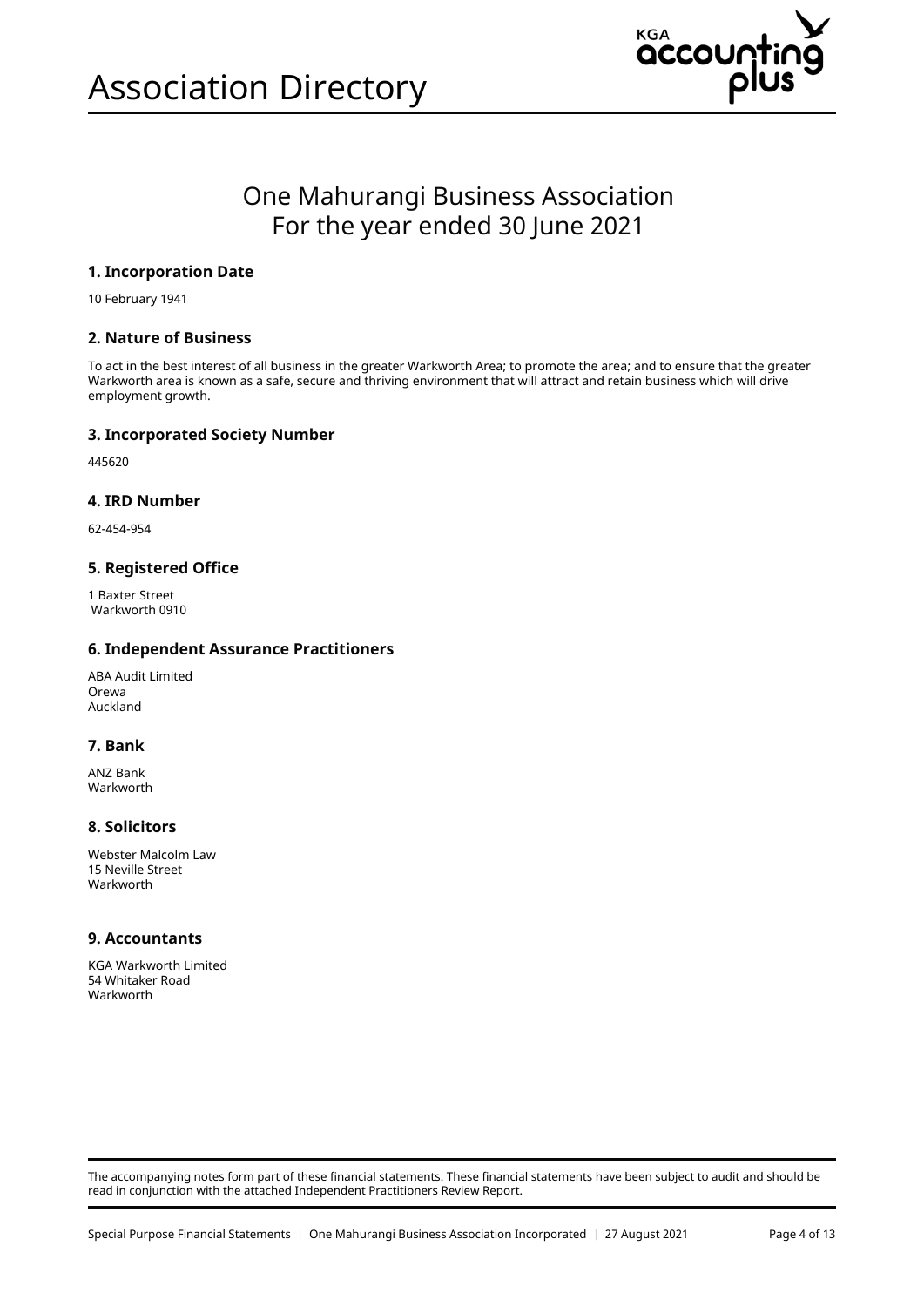## Association Directory



#### 10. Committee, Manager and Secretary

Mark Macky - Chairman Chris Murphy - Vice Chairman Jacqueline Ironside - Treasurer

Manager - Murray Chapman Secretary & Info Centre Manager - Alison Hitchcock Marketing & Membership Coordinator - Lauren Kumerich Local Board Representative - Beth Houlbrooke

Bevan Morrison Brent Burridge Burnette O'Conner Dave Stott Grant Campbell Hugh Harvey Joehan Ewen Julia Ingham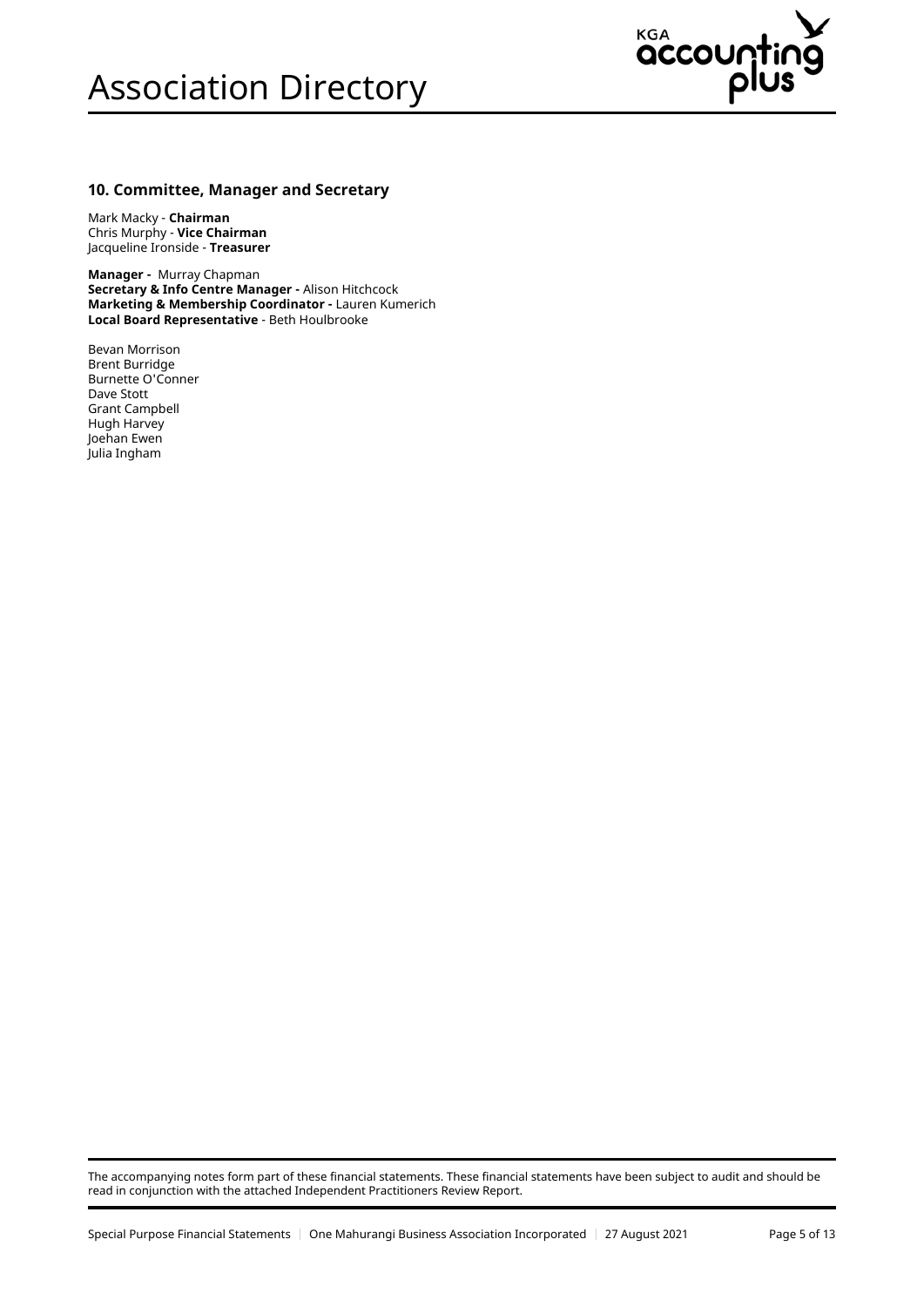

### One Mahurangi Business Association For the 12 months ended 30 June 2021

<span id="page-5-0"></span>

| <b>Income</b><br>Billboard & Brochure Revenue<br>3,848<br>21,772<br>5,141<br>9,537<br><b>Bus Revenue</b><br>Covid-19 Wages Support<br>11,716<br>Hop Card Commission<br>1,517<br>1,697<br>Hop Card Revenue<br>32,756<br>51,618<br>Other Revenue<br>593<br>5,678<br><b>Retail Sales</b><br>1,967<br>4,308<br><b>Voucher Sales</b><br>1,959<br>1,107<br><b>Total Income</b><br>47,781<br>107,433<br><b>Less Cost of Sales</b><br>Bank fees & Eftpos Rental<br>137<br>688<br>4,610<br>6,407<br><b>Bus Expenses</b><br><b>Computer Expenses</b><br>2,060<br>1,274<br><b>Hop Card Expenses</b><br>32,649<br>52,041<br>Purchases<br>1,365<br>335<br><b>Retail Cost</b><br>937<br>2,569<br>Subscriptions & Telephone<br>3,503<br>4,837<br>Voucher Cost<br>1,438<br>3,784<br><b>Total Cost of Sales</b><br>46,700<br>71,934<br><b>Gross Profit</b><br>1,081<br>35,499<br><b>Plus Other Income</b><br><b>BID Income</b><br>135,000<br>Donations received<br>660<br><b>General Grants</b><br>6,148<br>15<br>19<br>Interest Income<br>Membership subscriptions<br>8,807<br>42,393<br>Mens Events<br>(391)<br>324<br>1,848<br>379<br>Other income<br>654<br>Other income - KF Photo Comp<br>(109)<br>Santa Parade<br>1,324<br>Sponsorship<br>37,683<br>51,950<br>Winter Festival of Lights<br>4,282<br>$\overline{\phantom{a}}$<br><b>Total Other Income</b><br>183,514<br>107,473<br><b>Less Operating Expenses</b><br>22<br>ACC<br>58<br>Accounting fees<br>7,373<br>Advertising & Sponsorship<br>10,274<br>7,204<br><b>Auditors Fees</b><br>2,600<br><b>Bad Debts</b><br>6,934<br><b>Bank Fees</b><br>228<br>185 |                        | Jun-21 | Jun-20 |
|--------------------------------------------------------------------------------------------------------------------------------------------------------------------------------------------------------------------------------------------------------------------------------------------------------------------------------------------------------------------------------------------------------------------------------------------------------------------------------------------------------------------------------------------------------------------------------------------------------------------------------------------------------------------------------------------------------------------------------------------------------------------------------------------------------------------------------------------------------------------------------------------------------------------------------------------------------------------------------------------------------------------------------------------------------------------------------------------------------------------------------------------------------------------------------------------------------------------------------------------------------------------------------------------------------------------------------------------------------------------------------------------------------------------------------------------------------------------------------------------------------------------------------------------------------------------------------------------------------|------------------------|--------|--------|
|                                                                                                                                                                                                                                                                                                                                                                                                                                                                                                                                                                                                                                                                                                                                                                                                                                                                                                                                                                                                                                                                                                                                                                                                                                                                                                                                                                                                                                                                                                                                                                                                        |                        |        |        |
|                                                                                                                                                                                                                                                                                                                                                                                                                                                                                                                                                                                                                                                                                                                                                                                                                                                                                                                                                                                                                                                                                                                                                                                                                                                                                                                                                                                                                                                                                                                                                                                                        |                        |        |        |
|                                                                                                                                                                                                                                                                                                                                                                                                                                                                                                                                                                                                                                                                                                                                                                                                                                                                                                                                                                                                                                                                                                                                                                                                                                                                                                                                                                                                                                                                                                                                                                                                        |                        |        |        |
|                                                                                                                                                                                                                                                                                                                                                                                                                                                                                                                                                                                                                                                                                                                                                                                                                                                                                                                                                                                                                                                                                                                                                                                                                                                                                                                                                                                                                                                                                                                                                                                                        |                        |        |        |
|                                                                                                                                                                                                                                                                                                                                                                                                                                                                                                                                                                                                                                                                                                                                                                                                                                                                                                                                                                                                                                                                                                                                                                                                                                                                                                                                                                                                                                                                                                                                                                                                        |                        |        |        |
|                                                                                                                                                                                                                                                                                                                                                                                                                                                                                                                                                                                                                                                                                                                                                                                                                                                                                                                                                                                                                                                                                                                                                                                                                                                                                                                                                                                                                                                                                                                                                                                                        |                        |        |        |
|                                                                                                                                                                                                                                                                                                                                                                                                                                                                                                                                                                                                                                                                                                                                                                                                                                                                                                                                                                                                                                                                                                                                                                                                                                                                                                                                                                                                                                                                                                                                                                                                        |                        |        |        |
|                                                                                                                                                                                                                                                                                                                                                                                                                                                                                                                                                                                                                                                                                                                                                                                                                                                                                                                                                                                                                                                                                                                                                                                                                                                                                                                                                                                                                                                                                                                                                                                                        |                        |        |        |
|                                                                                                                                                                                                                                                                                                                                                                                                                                                                                                                                                                                                                                                                                                                                                                                                                                                                                                                                                                                                                                                                                                                                                                                                                                                                                                                                                                                                                                                                                                                                                                                                        |                        |        |        |
|                                                                                                                                                                                                                                                                                                                                                                                                                                                                                                                                                                                                                                                                                                                                                                                                                                                                                                                                                                                                                                                                                                                                                                                                                                                                                                                                                                                                                                                                                                                                                                                                        |                        |        |        |
|                                                                                                                                                                                                                                                                                                                                                                                                                                                                                                                                                                                                                                                                                                                                                                                                                                                                                                                                                                                                                                                                                                                                                                                                                                                                                                                                                                                                                                                                                                                                                                                                        |                        |        |        |
|                                                                                                                                                                                                                                                                                                                                                                                                                                                                                                                                                                                                                                                                                                                                                                                                                                                                                                                                                                                                                                                                                                                                                                                                                                                                                                                                                                                                                                                                                                                                                                                                        |                        |        |        |
|                                                                                                                                                                                                                                                                                                                                                                                                                                                                                                                                                                                                                                                                                                                                                                                                                                                                                                                                                                                                                                                                                                                                                                                                                                                                                                                                                                                                                                                                                                                                                                                                        |                        |        |        |
|                                                                                                                                                                                                                                                                                                                                                                                                                                                                                                                                                                                                                                                                                                                                                                                                                                                                                                                                                                                                                                                                                                                                                                                                                                                                                                                                                                                                                                                                                                                                                                                                        |                        |        |        |
|                                                                                                                                                                                                                                                                                                                                                                                                                                                                                                                                                                                                                                                                                                                                                                                                                                                                                                                                                                                                                                                                                                                                                                                                                                                                                                                                                                                                                                                                                                                                                                                                        |                        |        |        |
|                                                                                                                                                                                                                                                                                                                                                                                                                                                                                                                                                                                                                                                                                                                                                                                                                                                                                                                                                                                                                                                                                                                                                                                                                                                                                                                                                                                                                                                                                                                                                                                                        |                        |        |        |
|                                                                                                                                                                                                                                                                                                                                                                                                                                                                                                                                                                                                                                                                                                                                                                                                                                                                                                                                                                                                                                                                                                                                                                                                                                                                                                                                                                                                                                                                                                                                                                                                        |                        |        |        |
|                                                                                                                                                                                                                                                                                                                                                                                                                                                                                                                                                                                                                                                                                                                                                                                                                                                                                                                                                                                                                                                                                                                                                                                                                                                                                                                                                                                                                                                                                                                                                                                                        |                        |        |        |
|                                                                                                                                                                                                                                                                                                                                                                                                                                                                                                                                                                                                                                                                                                                                                                                                                                                                                                                                                                                                                                                                                                                                                                                                                                                                                                                                                                                                                                                                                                                                                                                                        |                        |        |        |
|                                                                                                                                                                                                                                                                                                                                                                                                                                                                                                                                                                                                                                                                                                                                                                                                                                                                                                                                                                                                                                                                                                                                                                                                                                                                                                                                                                                                                                                                                                                                                                                                        |                        |        |        |
|                                                                                                                                                                                                                                                                                                                                                                                                                                                                                                                                                                                                                                                                                                                                                                                                                                                                                                                                                                                                                                                                                                                                                                                                                                                                                                                                                                                                                                                                                                                                                                                                        |                        |        |        |
|                                                                                                                                                                                                                                                                                                                                                                                                                                                                                                                                                                                                                                                                                                                                                                                                                                                                                                                                                                                                                                                                                                                                                                                                                                                                                                                                                                                                                                                                                                                                                                                                        |                        |        |        |
|                                                                                                                                                                                                                                                                                                                                                                                                                                                                                                                                                                                                                                                                                                                                                                                                                                                                                                                                                                                                                                                                                                                                                                                                                                                                                                                                                                                                                                                                                                                                                                                                        |                        |        |        |
|                                                                                                                                                                                                                                                                                                                                                                                                                                                                                                                                                                                                                                                                                                                                                                                                                                                                                                                                                                                                                                                                                                                                                                                                                                                                                                                                                                                                                                                                                                                                                                                                        |                        |        |        |
|                                                                                                                                                                                                                                                                                                                                                                                                                                                                                                                                                                                                                                                                                                                                                                                                                                                                                                                                                                                                                                                                                                                                                                                                                                                                                                                                                                                                                                                                                                                                                                                                        |                        |        |        |
|                                                                                                                                                                                                                                                                                                                                                                                                                                                                                                                                                                                                                                                                                                                                                                                                                                                                                                                                                                                                                                                                                                                                                                                                                                                                                                                                                                                                                                                                                                                                                                                                        |                        |        |        |
|                                                                                                                                                                                                                                                                                                                                                                                                                                                                                                                                                                                                                                                                                                                                                                                                                                                                                                                                                                                                                                                                                                                                                                                                                                                                                                                                                                                                                                                                                                                                                                                                        |                        |        |        |
|                                                                                                                                                                                                                                                                                                                                                                                                                                                                                                                                                                                                                                                                                                                                                                                                                                                                                                                                                                                                                                                                                                                                                                                                                                                                                                                                                                                                                                                                                                                                                                                                        |                        |        |        |
|                                                                                                                                                                                                                                                                                                                                                                                                                                                                                                                                                                                                                                                                                                                                                                                                                                                                                                                                                                                                                                                                                                                                                                                                                                                                                                                                                                                                                                                                                                                                                                                                        |                        |        |        |
|                                                                                                                                                                                                                                                                                                                                                                                                                                                                                                                                                                                                                                                                                                                                                                                                                                                                                                                                                                                                                                                                                                                                                                                                                                                                                                                                                                                                                                                                                                                                                                                                        |                        |        |        |
|                                                                                                                                                                                                                                                                                                                                                                                                                                                                                                                                                                                                                                                                                                                                                                                                                                                                                                                                                                                                                                                                                                                                                                                                                                                                                                                                                                                                                                                                                                                                                                                                        |                        |        |        |
|                                                                                                                                                                                                                                                                                                                                                                                                                                                                                                                                                                                                                                                                                                                                                                                                                                                                                                                                                                                                                                                                                                                                                                                                                                                                                                                                                                                                                                                                                                                                                                                                        |                        |        |        |
|                                                                                                                                                                                                                                                                                                                                                                                                                                                                                                                                                                                                                                                                                                                                                                                                                                                                                                                                                                                                                                                                                                                                                                                                                                                                                                                                                                                                                                                                                                                                                                                                        |                        |        |        |
|                                                                                                                                                                                                                                                                                                                                                                                                                                                                                                                                                                                                                                                                                                                                                                                                                                                                                                                                                                                                                                                                                                                                                                                                                                                                                                                                                                                                                                                                                                                                                                                                        |                        |        |        |
|                                                                                                                                                                                                                                                                                                                                                                                                                                                                                                                                                                                                                                                                                                                                                                                                                                                                                                                                                                                                                                                                                                                                                                                                                                                                                                                                                                                                                                                                                                                                                                                                        |                        |        |        |
|                                                                                                                                                                                                                                                                                                                                                                                                                                                                                                                                                                                                                                                                                                                                                                                                                                                                                                                                                                                                                                                                                                                                                                                                                                                                                                                                                                                                                                                                                                                                                                                                        |                        |        |        |
|                                                                                                                                                                                                                                                                                                                                                                                                                                                                                                                                                                                                                                                                                                                                                                                                                                                                                                                                                                                                                                                                                                                                                                                                                                                                                                                                                                                                                                                                                                                                                                                                        |                        |        |        |
|                                                                                                                                                                                                                                                                                                                                                                                                                                                                                                                                                                                                                                                                                                                                                                                                                                                                                                                                                                                                                                                                                                                                                                                                                                                                                                                                                                                                                                                                                                                                                                                                        |                        |        |        |
|                                                                                                                                                                                                                                                                                                                                                                                                                                                                                                                                                                                                                                                                                                                                                                                                                                                                                                                                                                                                                                                                                                                                                                                                                                                                                                                                                                                                                                                                                                                                                                                                        |                        |        |        |
|                                                                                                                                                                                                                                                                                                                                                                                                                                                                                                                                                                                                                                                                                                                                                                                                                                                                                                                                                                                                                                                                                                                                                                                                                                                                                                                                                                                                                                                                                                                                                                                                        |                        |        |        |
|                                                                                                                                                                                                                                                                                                                                                                                                                                                                                                                                                                                                                                                                                                                                                                                                                                                                                                                                                                                                                                                                                                                                                                                                                                                                                                                                                                                                                                                                                                                                                                                                        |                        |        |        |
|                                                                                                                                                                                                                                                                                                                                                                                                                                                                                                                                                                                                                                                                                                                                                                                                                                                                                                                                                                                                                                                                                                                                                                                                                                                                                                                                                                                                                                                                                                                                                                                                        | <b>BID Expenditure</b> | 87     | 16,657 |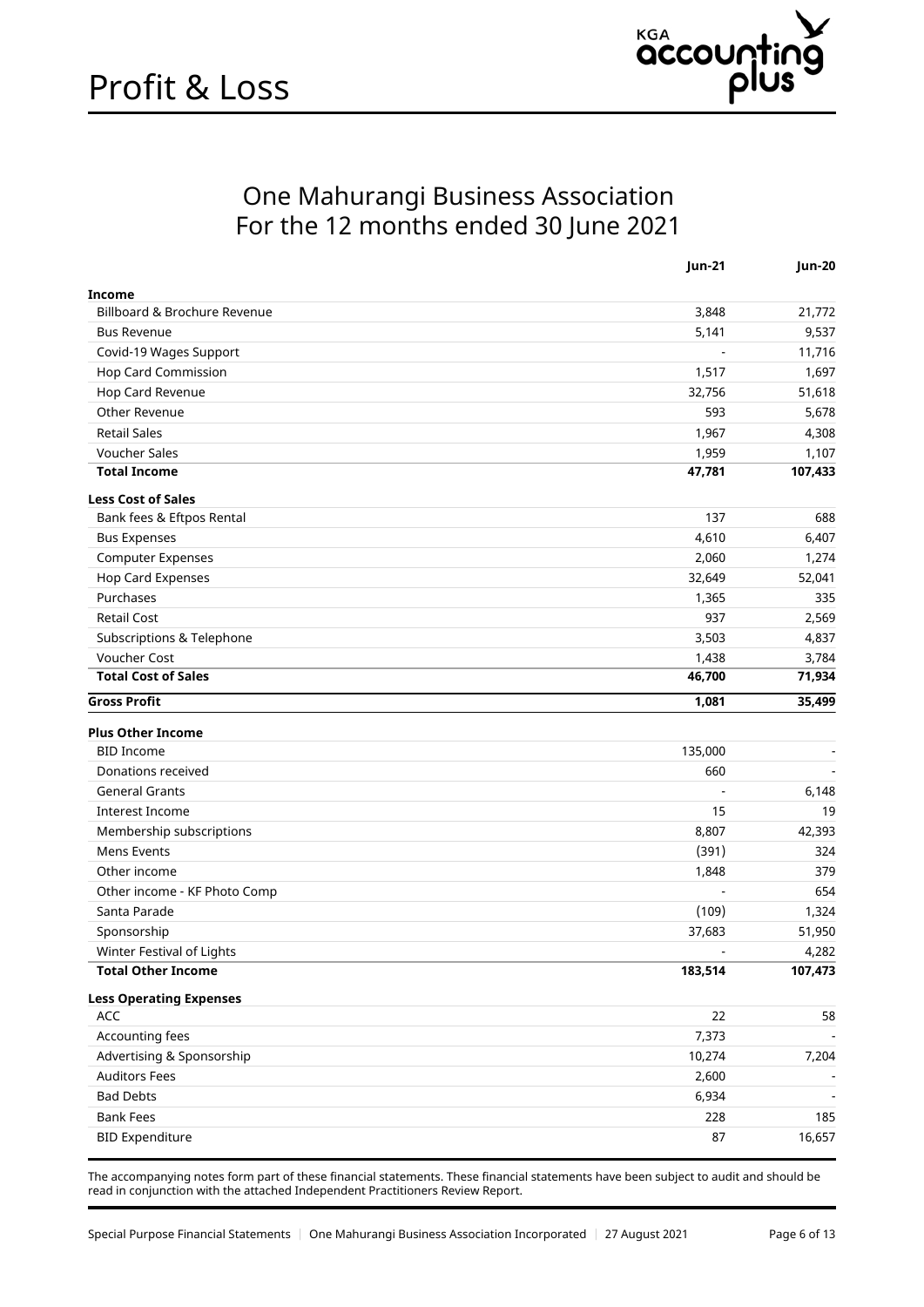## Profit & Loss



| 6,779<br>Computer expenses<br>Depreciation as per schedule<br>938<br>Entertainment<br>581<br>1,224<br>Events<br>196<br><b>Function Catering</b><br><b>Funding Application Costs</b><br>General Expenses<br>855<br>Gifts - clients<br>62<br>995<br>Insurance<br>Interest - Overdraft<br>233<br>PayPal Fees<br>50<br>Printing, Stamps & Stationery<br>2,582<br>Provision for Doubtful Debts<br>(6,030)<br>Rent - Plant and Equipment<br>Secretarial, Admin & Managers costs<br>86,240<br>654<br>Security<br>Subscriptions<br>286<br>Wages & Salaries<br>43,851<br>Waste costs<br>930<br><b>Website Maintenance</b><br>1,148<br>$\overline{2}$<br>Woman's Event<br><b>Total Operating Expenses</b><br>169,090<br>15,505 |                   | <b>Jun-21</b> | Jun-20    |
|----------------------------------------------------------------------------------------------------------------------------------------------------------------------------------------------------------------------------------------------------------------------------------------------------------------------------------------------------------------------------------------------------------------------------------------------------------------------------------------------------------------------------------------------------------------------------------------------------------------------------------------------------------------------------------------------------------------------|-------------------|---------------|-----------|
|                                                                                                                                                                                                                                                                                                                                                                                                                                                                                                                                                                                                                                                                                                                      |                   |               | 2,967     |
|                                                                                                                                                                                                                                                                                                                                                                                                                                                                                                                                                                                                                                                                                                                      |                   |               | 1,007     |
|                                                                                                                                                                                                                                                                                                                                                                                                                                                                                                                                                                                                                                                                                                                      |                   |               |           |
|                                                                                                                                                                                                                                                                                                                                                                                                                                                                                                                                                                                                                                                                                                                      |                   |               |           |
|                                                                                                                                                                                                                                                                                                                                                                                                                                                                                                                                                                                                                                                                                                                      |                   |               | 698       |
|                                                                                                                                                                                                                                                                                                                                                                                                                                                                                                                                                                                                                                                                                                                      |                   |               | 609       |
|                                                                                                                                                                                                                                                                                                                                                                                                                                                                                                                                                                                                                                                                                                                      |                   |               | 899       |
|                                                                                                                                                                                                                                                                                                                                                                                                                                                                                                                                                                                                                                                                                                                      |                   |               |           |
|                                                                                                                                                                                                                                                                                                                                                                                                                                                                                                                                                                                                                                                                                                                      |                   |               | 995       |
|                                                                                                                                                                                                                                                                                                                                                                                                                                                                                                                                                                                                                                                                                                                      |                   |               | 168       |
|                                                                                                                                                                                                                                                                                                                                                                                                                                                                                                                                                                                                                                                                                                                      |                   |               | 13        |
|                                                                                                                                                                                                                                                                                                                                                                                                                                                                                                                                                                                                                                                                                                                      |                   |               | 2,733     |
|                                                                                                                                                                                                                                                                                                                                                                                                                                                                                                                                                                                                                                                                                                                      |                   |               | 6,030     |
|                                                                                                                                                                                                                                                                                                                                                                                                                                                                                                                                                                                                                                                                                                                      |                   |               | 16        |
|                                                                                                                                                                                                                                                                                                                                                                                                                                                                                                                                                                                                                                                                                                                      |                   |               | 76,012    |
|                                                                                                                                                                                                                                                                                                                                                                                                                                                                                                                                                                                                                                                                                                                      |                   |               |           |
|                                                                                                                                                                                                                                                                                                                                                                                                                                                                                                                                                                                                                                                                                                                      |                   |               | 705       |
|                                                                                                                                                                                                                                                                                                                                                                                                                                                                                                                                                                                                                                                                                                                      |                   |               | 38,018    |
|                                                                                                                                                                                                                                                                                                                                                                                                                                                                                                                                                                                                                                                                                                                      |                   |               |           |
|                                                                                                                                                                                                                                                                                                                                                                                                                                                                                                                                                                                                                                                                                                                      |                   |               | 1,747     |
|                                                                                                                                                                                                                                                                                                                                                                                                                                                                                                                                                                                                                                                                                                                      |                   |               | 543       |
|                                                                                                                                                                                                                                                                                                                                                                                                                                                                                                                                                                                                                                                                                                                      |                   |               | 157,264   |
|                                                                                                                                                                                                                                                                                                                                                                                                                                                                                                                                                                                                                                                                                                                      | <b>Net Profit</b> |               | (14, 291) |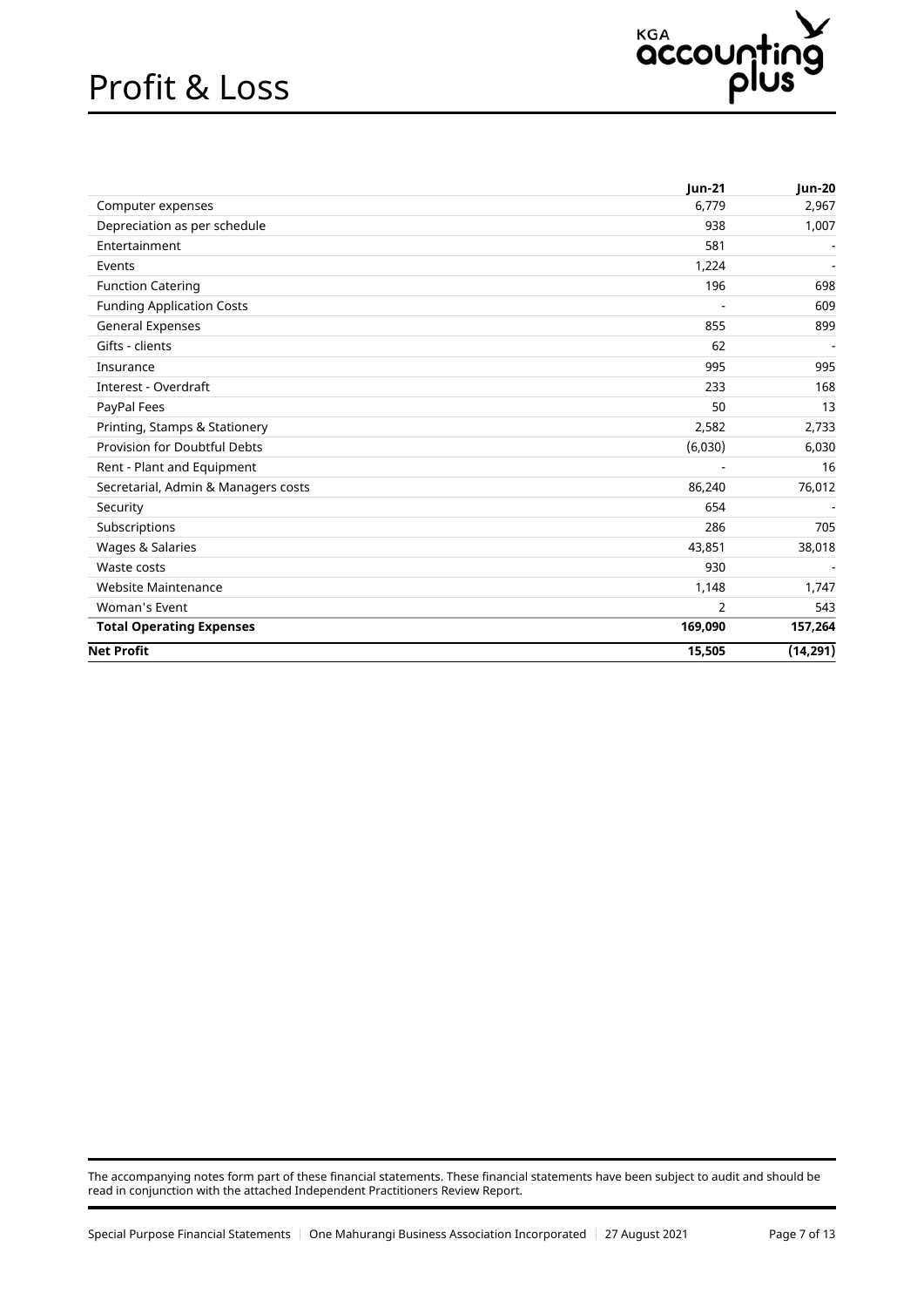



### One Mahurangi Business Association As at 30 June 2021

|                                       | 30 Jun 2021 | 30 Jun 2020 |
|---------------------------------------|-------------|-------------|
| <b>Equity</b>                         |             |             |
| Opening Balance                       | 3,348       | 17,640      |
| <b>Surplus and Revaluations</b>       |             |             |
| <b>Current Year Earnings</b>          | 15,505      | (14, 291)   |
| <b>Total Surplus and Revaluations</b> | 15,505      | (14, 291)   |
| <b>Total Equity</b>                   | 18,853      | 3,348       |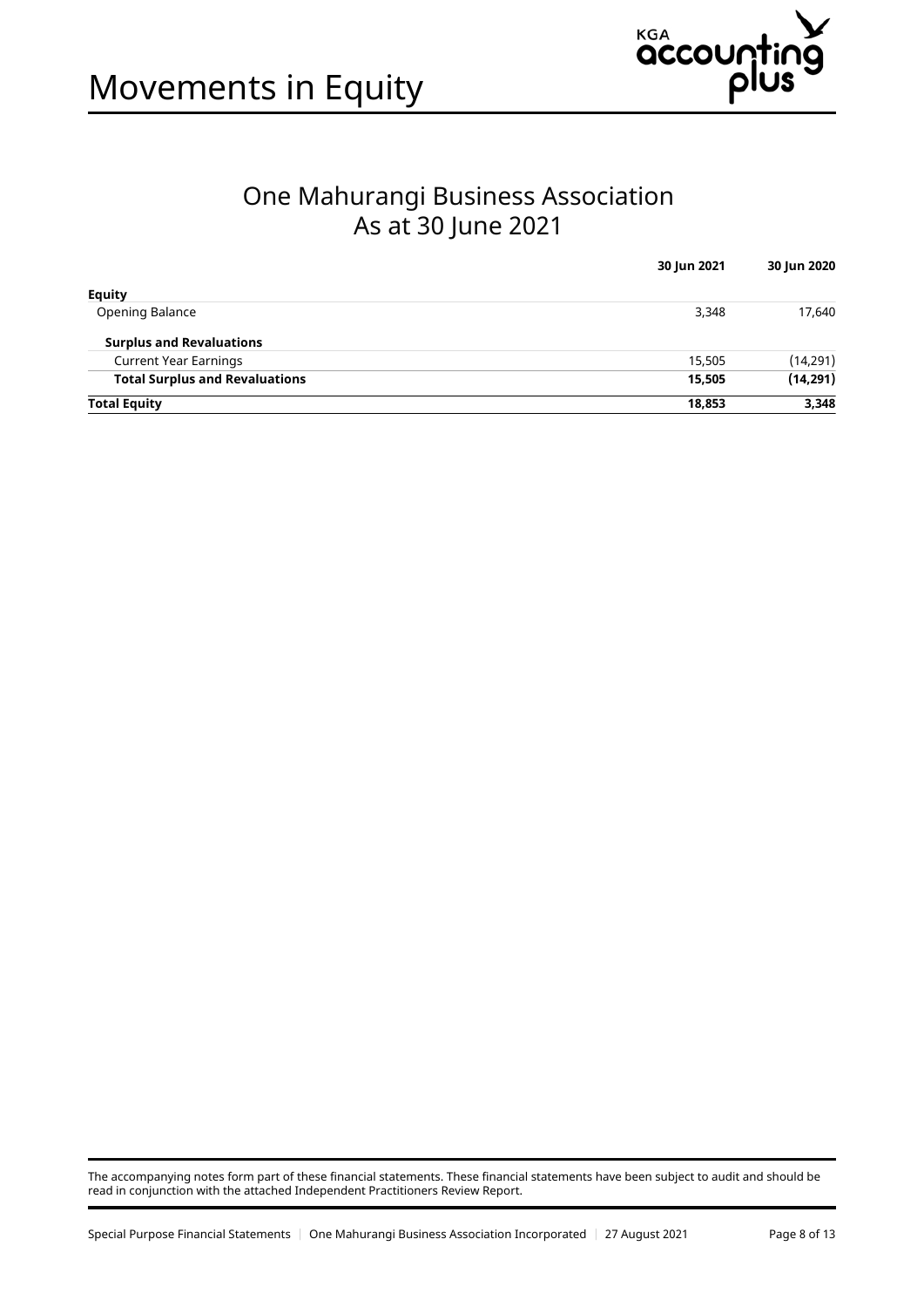

## One Mahurangi Business Association As at 30 June 2021

|                                      | 30 Jun 2021 | 30 Jun 2020 |
|--------------------------------------|-------------|-------------|
| Assets                               |             |             |
| Bank                                 |             |             |
| <b>ANZ Bank</b>                      | 70,557      | (1, 915)    |
| <b>Total Bank</b>                    | 70,557      | (1, 915)    |
| <b>Current Assets</b>                |             |             |
| <b>Accounts Receivable</b>           | 5,461       | 15,776      |
| <b>RWT Paid</b>                      | 85          | 85          |
| <b>Total Current Assets</b>          | 5,546       | 15,861      |
| <b>Fixed Assets</b>                  |             |             |
| Fixed Assets as per Schedule         | 1,112       | 1,007       |
| <b>Total Fixed Assets</b>            | 1,112       | 1,007       |
| <b>Total Assets</b>                  | 77,215      | 14,954      |
| Liabilities                          |             |             |
| <b>Current Liabilities</b>           |             |             |
| <b>Accounts Payable</b>              | 17,384      | 5,113       |
| BID Income in advance                | 33,750      |             |
| Festival Of Lights Income in Advance | 10,315      |             |
| GST to pay                           | (7, 132)    | (681)       |
| Provision for Holiday Pay            | 2,902       |             |
| <b>Sundry Creditors</b>              | 1,143       | 7,173       |
| <b>Total Current Liabilities</b>     | 58,361      | 11,605      |
| <b>Total Liabilities</b>             | 58,361      | 11,605      |
| <b>Net Assets</b>                    | 18,853      | 3,348       |
| Equity                               |             |             |
| <b>Current Year Earnings</b>         | 15,505      | (14, 291)   |
| <b>Retained Earnings</b>             | 3,348       | 17,640      |
|                                      |             |             |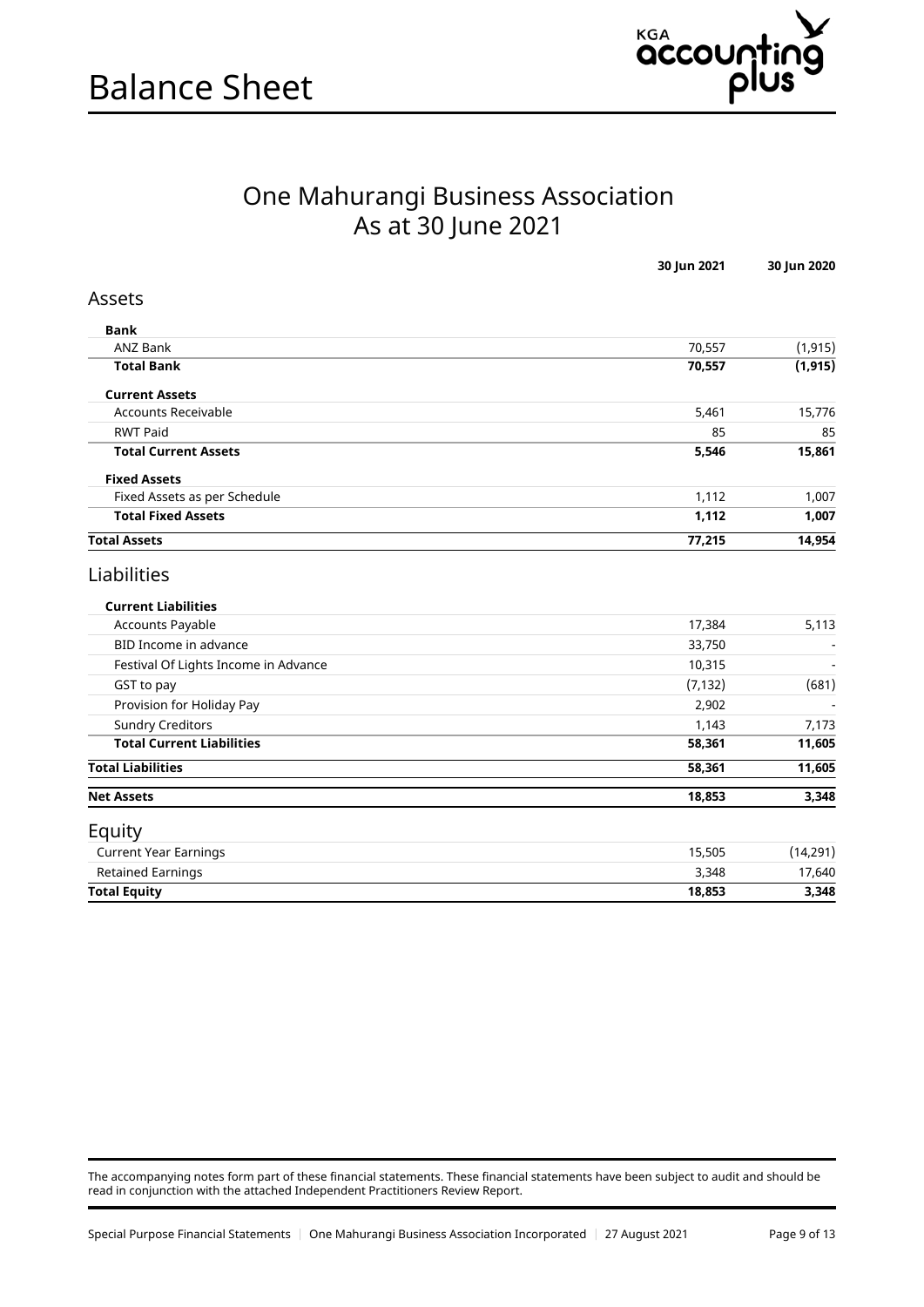

## One Mahurangi Business Association 1 July 2020 to 30 June 2021

<span id="page-9-0"></span>

| Name                          | Number  | Type                | Cost  | Rate    | Purchased Disposed |                | 1-Jul-20 Purchases Depreciation |     | Disposals Accum Dep      |       | 30-Jun-21 |
|-------------------------------|---------|---------------------|-------|---------|--------------------|----------------|---------------------------------|-----|--------------------------|-------|-----------|
| <b>Office Equipment</b>       |         |                     |       |         |                    |                |                                 |     |                          |       |           |
| HP Aspire<br>15" Laptop       | FA-0004 | Office<br>Equipment | 1,043 | 50.0%DV | 10 Sep 2020        | $\blacksquare$ | 1,043                           | 434 | $\sim$                   | 434   | 608       |
| Laptop                        | FA-0001 | Office<br>Equipment | 836   | 50.0%DV | 18 Jan 2017        | 78             | $\overline{\phantom{0}}$        | 39  | $\overline{\phantom{a}}$ | 797   | 39        |
| Website<br>2019               | FA-0003 | Office<br>Equipment | 2,123 | 50.0%DV | 5 Apr 2019         | 929            | -                               | 464 | $\sim$                   | 1,659 | 464       |
| <b>Total Office Equipment</b> |         |                     | 4,002 |         |                    | 1,007          | 1,043                           | 938 | $\blacksquare$           | 2,890 | 1,112     |
| <b>Total</b>                  |         |                     | 4.002 |         |                    | 1,007          | 1,043                           | 938 |                          | 2.890 | 1,112     |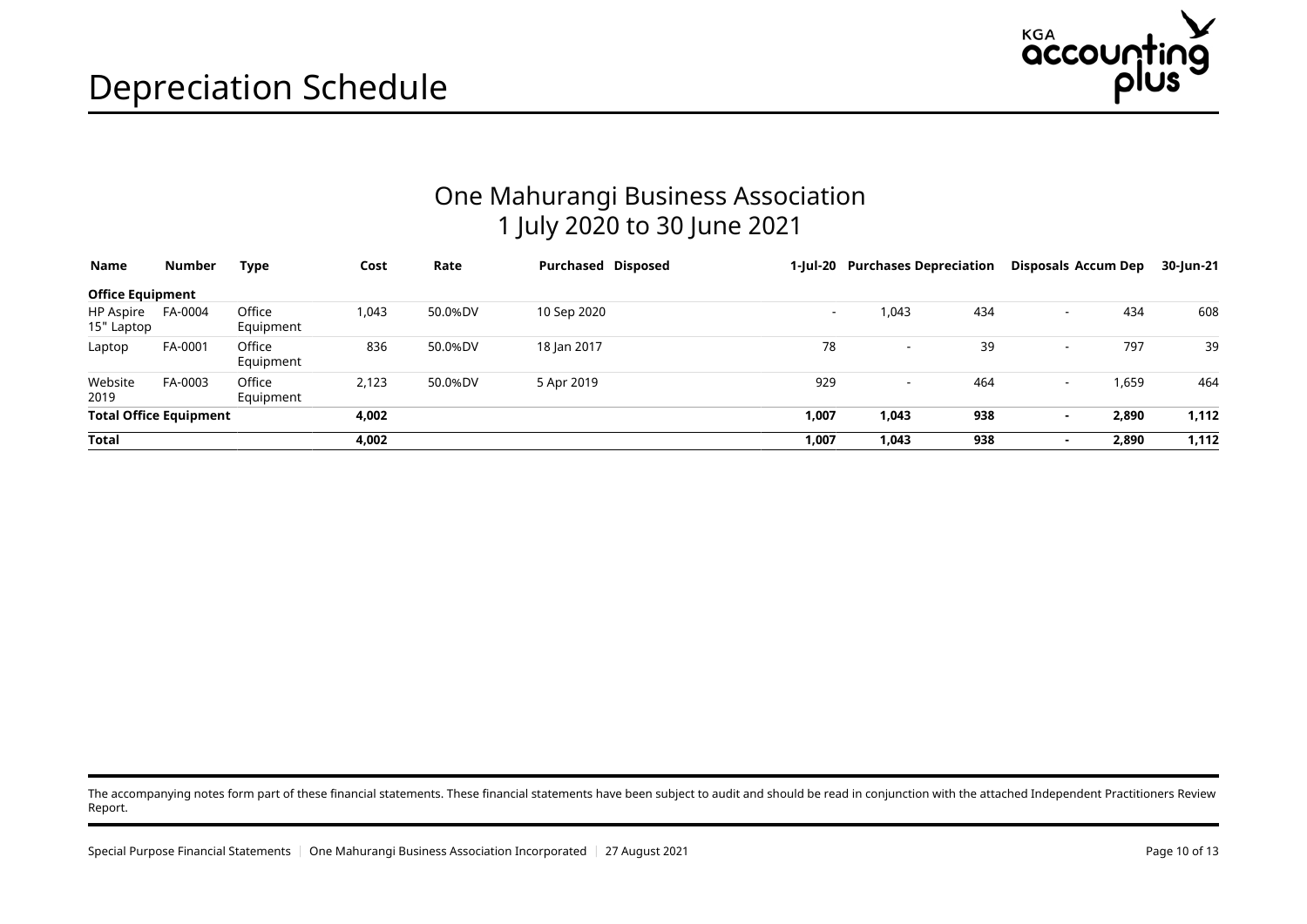

## One Mahurangi Business Association For the year ended 30 June 2021

#### <span id="page-10-0"></span>1. Statement of Accounting Policies

The special purpose financial statements presented here are for the entity One Warkworth Business Association, an association incorporated under the Incorporated Societies Act 1908.

The financial statements are defined as special purpose and have been prepared for members and internal management purposes.

The accounting policies adopted do not conform to generally accepted accounting practice. Accordingly, the financial statements should only be relied upon for the expressly stated purpose.

The accounting principles recognised as appropriate for the measurement and reporting of earnings and financial position on an historical cost basis have been used, with the exception of certain items for which specific accounting policies have been identified.

#### 2. Changes in Accounting Policies

There have been no changes in Accounting Policies. All policies have been applied on bases consistent with those used in previous years.

#### 3. Fixed Assets and Depreciation

All fixed assets are recorded at cost less accumulated depreciation. Depreciation of the assets has been calculated at the maximum rates permitted by the Income Tax Act 2007.

The entity has the following asset classes: Office Equipment. 50% Diminishing Value

Website. 50% Diminishing Value

#### 4. Goods and Services Tax

These financial statements have been prepared on a GST exclusive basis with the exception of Accounts Receivable and Accounts Payable.

#### 5. Taxation

Inland Revenue recognises that the One Warkworth Business Association is eligible for the exemption from income tax under section CW 40 of the Income Tax Act 2004.

#### 6. Accounts Receivable

Receivables are stated at their estimated realisable value. Bad debts are written off in the year in which they are identified.

#### 7. Capital Expenditure Commitments

There are no liabilities in respect of capital expenditure at balance date other than those provided for in the accounts (2020: \$NIL).

#### 8. Contingent Liabilities

There are no contingent liabilities at balance date (2020: \$NIL).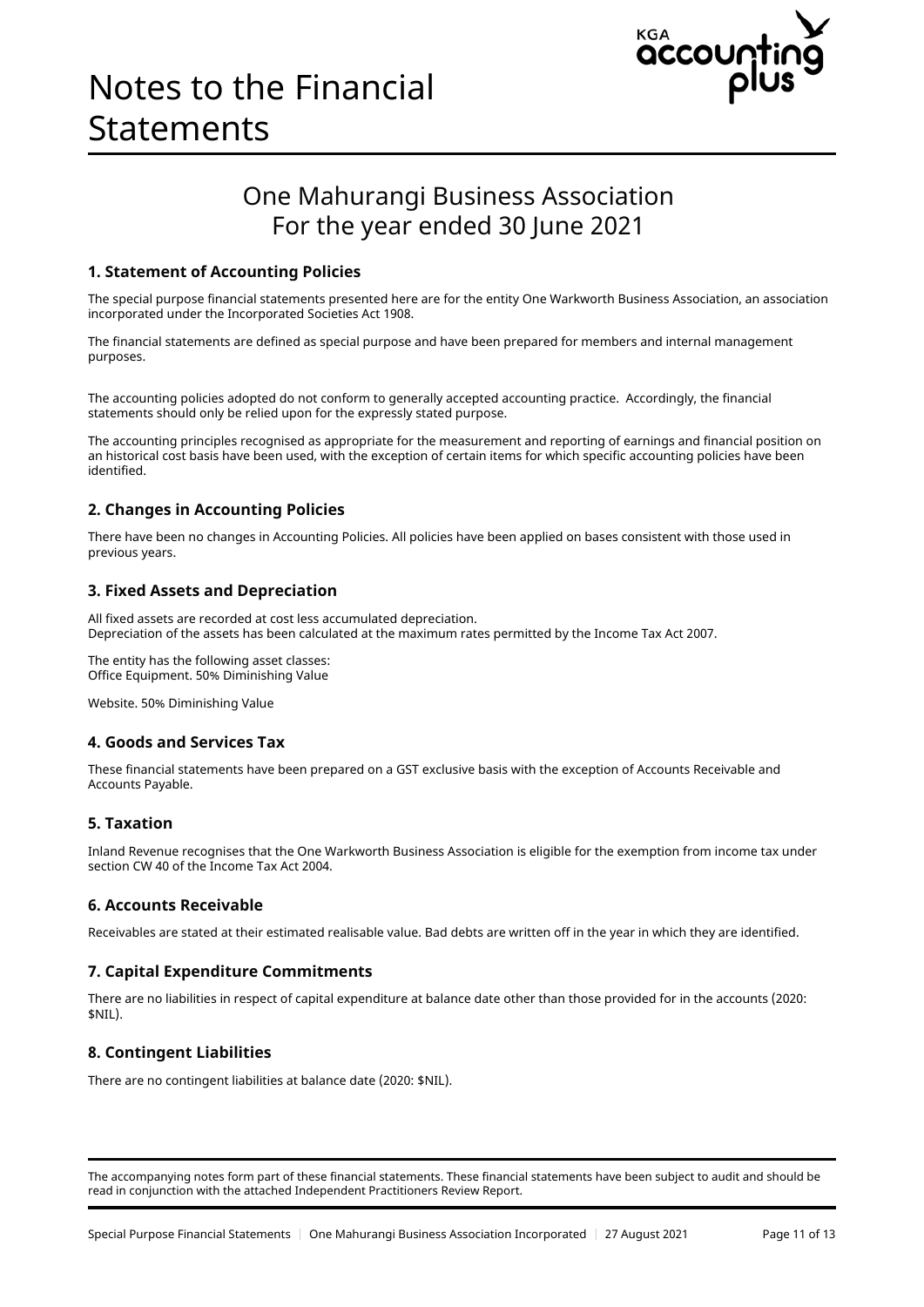## Notes to the Financial Statements



#### 9. Income

Income is recognised to the extent that it is probable that the economic benefit will flow to the association and income can be reliably measured. Income is measured at the fair value of the consideration received. The following specific recognition criteria must be met before income is recognised.

#### Donations, fundraising and other similar income

Donations are recognised as income upon receipt. Grant income includes grants given by other charitable organisations, philanthropic organisations and businesses. Grant income is recognised when the conditions attached to the grant has been complied with. Where there are unfulfilled conditions attaching to the grant, the amount relating to the unfulfilled condition is recognised as a liability and released to income as the conditions are fulfilled.

#### Income from subscriptions

Income from subscriptions is recognised when the member joins the organisation. In subsequent years members are invoiced for the annual or monthly fee, and recognised on an accrual basis.

#### Interest income

Interest income is recognised as it accrues, using the effective interest method.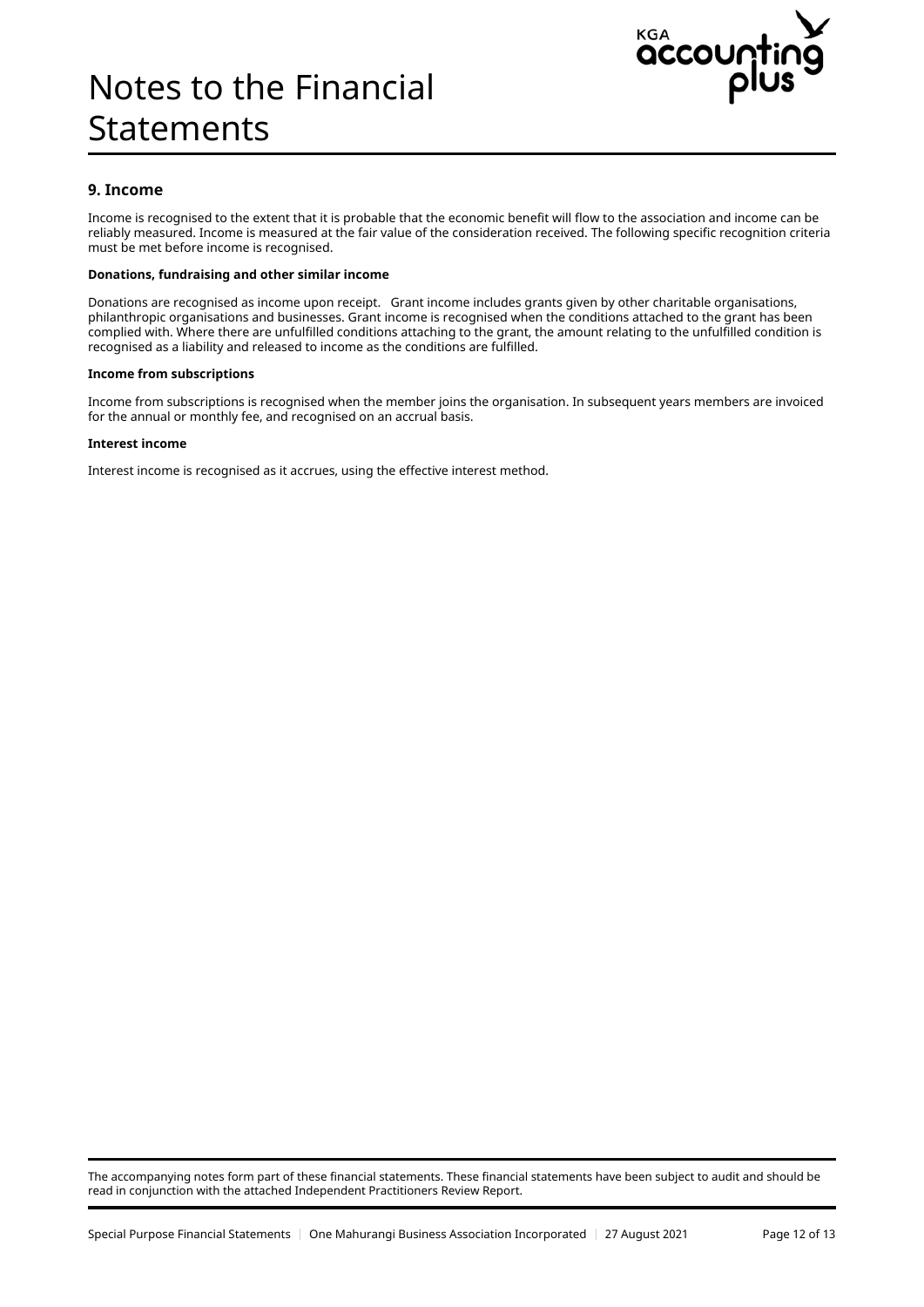

Level 1, 178 Hibiscus Coast Highway, Red Beach **Tel:** 64-9-426 8488

#### INDEPENDENT ASSURANCE PRACTITIONER'S REVIEW REPORT

#### To the Committee of One Mahurangi Business Association Incorporated

We have reviewed the accompanying financial statements of One Mahurangi Business Association Incorporated, which comprise the statement of financial position as at 30 June 2021, and the statement of comprehensive income and statement of changes in equity for the year then ended, and a summary of significant accounting policies and other explanatory information.

#### Executive Committee' Responsibility for the Financial Statements

The Executive Committee are responsible for the preparation and fair presentation of these financial statements in accordance with PBE Simple Format Reporting Standard - Accrual, and for such internal control as the Executive Committee determine is necessary to enable the preparation of financial statements that are free from material misstatement, whether due to fraud or error.

#### Assurance Practitioner's Responsibility

Our responsibility is to express a conclusion on the accompanying financial statements. We conducted our review in accordance with International Standard on Review Engagements (New Zealand) (ISRE (NZ)) 2400, Review of Historical Financial Statements Performed by an Assurance Practitioner who is not the Auditor of the Entity. ISRE (NZ) 2400 requires us to conclude whether anything has come to our attention that causes us to believe that the financial statements, taken as a whole, are not prepared in all material respects in accordance with the applicable financial reporting framework. This Standard also requires us to comply with relevant ethical requirements.

A review of financial statements in accordance with ISRE (NZ) 2400 is a limited assurance engagement. The assurance practitioner performs procedures, primarily consisting of making enquiries of management and others within the entity, as appropriate, and applying analytical procedures, and evaluates the evidence obtained.

The procedures performed in a review are substantially less than those performed in an audit conducted in accordance with International Standards on Auditing (New Zealand). Accordingly, we do not express an audit opinion on these financial statements.

Other than in our capacity as assurance practitioner we have no relationship with, or interests in, One Mahurangi Business Association Incorporated.